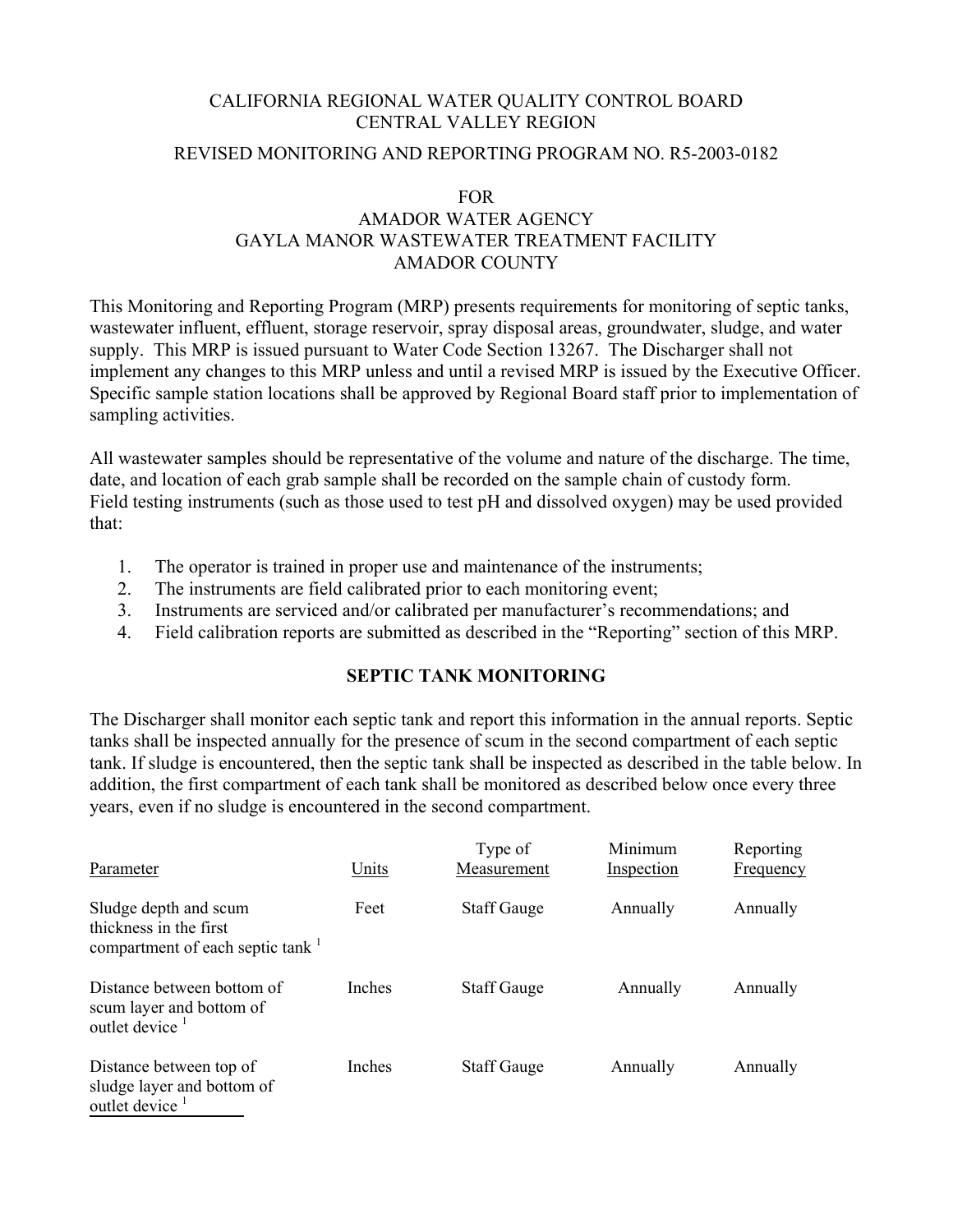### REVISED MONITORING AND REPORTING PROGRAM NO. R5-2003-0182 -2- AMADOR WATER AGENCY GAYLA MANOR WASTEWATER TREATMENT FACILITY AMADOR COUNTY

<sup>1</sup> The Discharger shall visually inspect the tanks for signs of damages, leakage, or deterioration

The Discharger shall retain records of each inspection, by street address, noting the date and measured readings and calculations. The Discharger will also record when cleaning is required, the date of notice to the homeowner, the condition of the tank, the date that cleaning or repair occurred, and the date of AWA re-inspection.

### **INFLUENT MONITORING**

Influent samples shall be collected at approximately the same time as effluent samples and should be representative of the influent. Influent monitoring shall include the following:

| Constituent                      | <u>Units</u> | Type of Sample   | Sampling<br><b>Frequency</b> | Reporting<br><u>Frequency</u> |
|----------------------------------|--------------|------------------|------------------------------|-------------------------------|
| Flow <sup>1</sup>                | gpd          | Continuous Meter | Daily <sup>4</sup>           | Monthly                       |
| BOD <sub>5</sub> <sup>2, 3</sup> | mg/L         | Grab             | Monthly                      | Monthly                       |

<sup>1</sup> The meter shall be placed after the gravel filter bed but prior to discharge to the storage reservoir or leachfield.  $2^2$  5-day biochemical oxygen demand.

 $3$  BOD influent samples shall be collected prior to discharge into the recirculating gravel beds.<br> $4$  Deily flow measurements for weakends may be estimated using flow meter readings telen from

<sup>4</sup> Daily flow measurements for weekends may be estimated using flow meter readings taken from the Friday and Monday readings.

# **EFFLUENT MONITORING**

Samples of effluent shall be collected immediately downstream of the chlorine contact basin. At a minimum, effluent monitoring shall consist of the following:

|                       |                       | Sampling             | Reporting |
|-----------------------|-----------------------|----------------------|-----------|
| Units                 | <b>Type of Sample</b> | <b>Frequency</b>     | Frequency |
| mg/L                  | Grab                  | Weekly <sup>5</sup>  | Monthly   |
| mg/L                  | Grab                  | Weekly <sup>5</sup>  | Monthly   |
| <b>Standard Units</b> | Grab                  | Weekly <sup>3</sup>  | Monthly   |
| $MPN2/100$ ml         | Grab                  | Weekly               | Monthly   |
| mg/L                  | Grab                  | Monthly <sup>3</sup> | Monthly   |
| mg/L                  | Grab                  | Monthly <sup>3</sup> | Monthly   |
| mg/L                  | Grab                  | Monthly <sup>3</sup> | Monthly   |
| mg/L                  | Grab                  | Monthly <sup>3</sup> | Monthly   |
| mg/L                  | Grab                  | Monthly <sup>3</sup> | Monthly   |
| mg/L                  | Grab                  | Annually             | Annually  |
|                       |                       |                      |           |

<sup>1</sup> 5-day Biochemical Oxygen Demand  $\frac{2}{3}$  Most Probable Number

<sup>3</sup> Samples shall be collected monthly through December 2004. Beginning January 2005 samples shall be collected quarterly.<br><sup>4</sup> Standard Minerals shall include, at a minimum, the following elements/compounds: boron, calcium, chloride, iron,

magnesium, manganese, nitrogen, potassium, sodium, sulfate, total alkalinity (including alkalinity series), and hardness.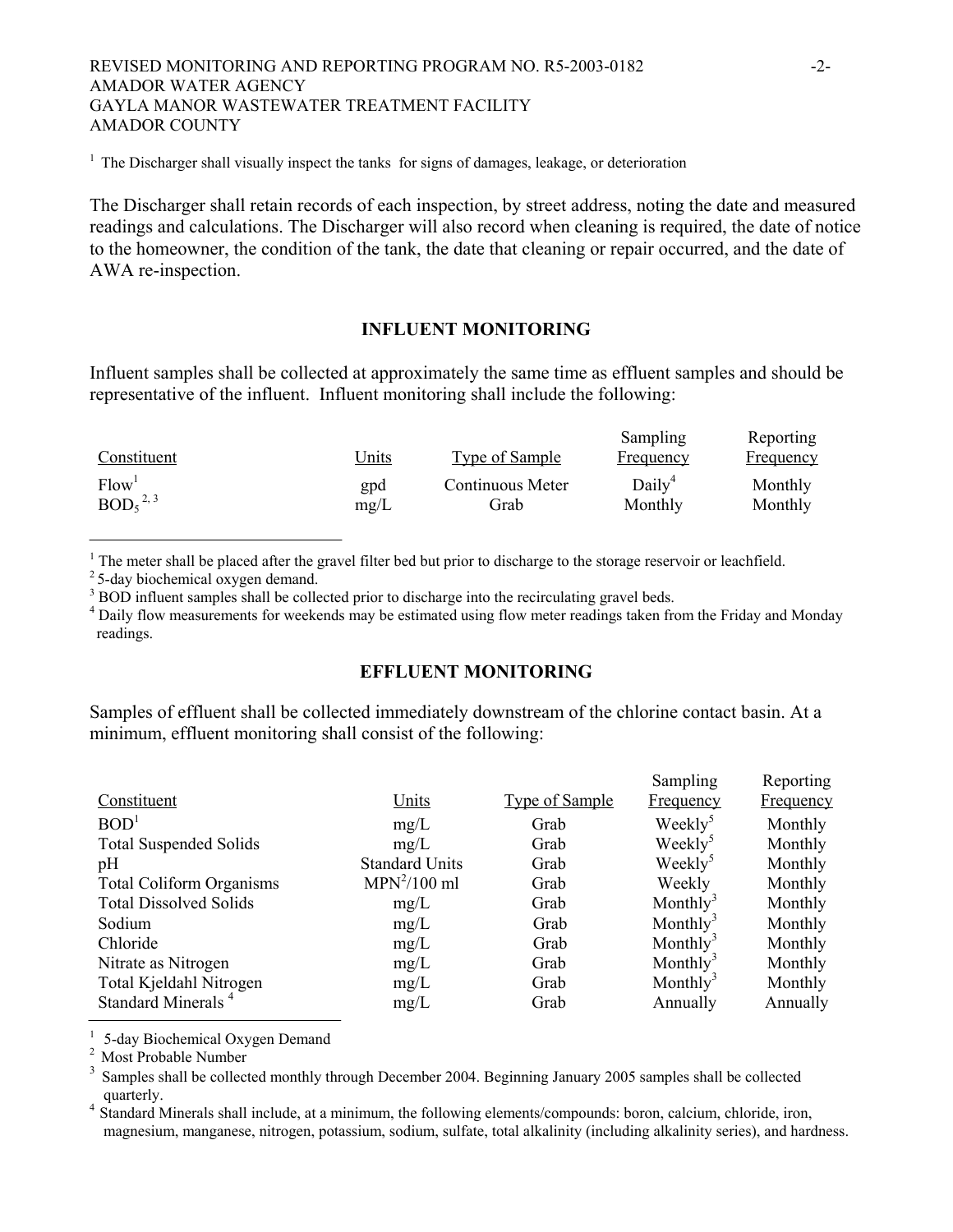### REVISED MONITORING AND REPORTING PROGRAM NO. R5-2003-0182 -3-AMADOR WATER AGENCY GAYLA MANOR WASTEWATER TREATMENT FACILITY AMADOR COUNTY

 $<sup>5</sup>$  Samples shall be collected weekly through December 2004. Beginning January 2005 samples shall be collected monthly.</sup>

## **STORAGE RESERVOIR MONITORING**

The effluent storage reservoir shall be monitored as follows. If the reservoir is empty on the scheduled monitoring date, the Discharger shall report the freeboard monitoring result as "dry".

| Constituent                   | Units      | <b>Type of Sample</b> | Sampling<br>Frequency | Reporting<br>Frequency |
|-------------------------------|------------|-----------------------|-----------------------|------------------------|
| Dissolved Oxygen              | mg/L       | Grab                  | Weekly                | Monthly                |
| Freeboard                     | $0.1$ feet | Measurement           | Weekly                | Monthly                |
| Odors                         |            | Observation           | Weekly                | Monthly                |
| Levee condition $2$           |            | Observation           | Weekly                | Monthly                |
| <b>Total Dissolved Solids</b> | mg/L       | Grab                  | Quarterly             | Monthly <sup>3,4</sup> |
| Nitrate as Nitrogen           | mg/L       | Grab                  | Quarterly             | Monthly <sup>3,4</sup> |
| Total Kjeldahl Nitrogen       | mg/L       | Grab                  | Quarterly             | Monthly <sup>3,4</sup> |

1 Samples shall be collected at a depth of one foot, opposite the inlet. Samples shall be collected between 0700 and 0900 hours.<br><sup>2</sup> Containment levees shall be observed for signs of seepage or surfacing water along the exterior toe of the levees. If

surfacing water is found, then a sample shall be collected and tested for total dissolved solids.

<sup>3</sup> Results to be included in the monthly report submitted immediately after the samples were collected.

<sup>4</sup> By January 2005, these samples do not need to be collected.

## **SPRAY DISPOSAL AREA MONITORING**

Monitoring of the spray disposal areas shall be conducted **daily** when the disposal areas are used, and the results shall be included in the monthly monitoring report. Evidence of erosion, saturation, irrigation runoff, irrigation spray/mist migrating off site, or the presence of nuisance conditions shall be noted in the report. Storage reservoir monitoring results shall be used in calculations to ascertain loading rates at the spray disposal areas. Monitoring of the spray disposal areas shall include the following:

|                                                  |              | Type of     | Sampling  | Reporting |
|--------------------------------------------------|--------------|-------------|-----------|-----------|
| Constituent                                      | Units        | Sample      | Frequency | Frequency |
| Flow <sup>3</sup>                                | Gallons      | Continuous  | Daily     | Monthly   |
| Rainfall <sup>4</sup>                            | Inches       | Observation | Daily     | Monthly   |
| Acreage Applied <sup>1</sup>                     | Acres        | Calculated  | Daily     | Monthly   |
| Water Application Rate $^{2,3}$                  | gal/acre/day | Calculated  | Daily     | Monthly   |
| Total Nitrogen Loading Rate <sup>2</sup>         | lbs/ac/month | Calculated  | Monthly   | Monthly   |
| Total Dissolved Solids Loading Rate <sup>2</sup> | lbs/ac/month | Calculated  | Monthly   | Monthly   |
|                                                  |              |             |           |           |

<sup>1</sup> Land application areas shall be identified.

<sup>2</sup> Calculated average for each disposal field area.

<sup>3</sup> Flow and application rates for weekends and holidays may be calculated using meter readings taken from the Friday and Monday readings.

<sup>4</sup> On weekends and holiday when the spray disposal fields are not operating due adverse conditions (i.e., rainfall, field saturation, etc), daily rainfall may be reported as averages over a time period or estimated based on data from nearby weather station. However, if spray fields are operating during the weekend or holiday, then daily rainfall totals must be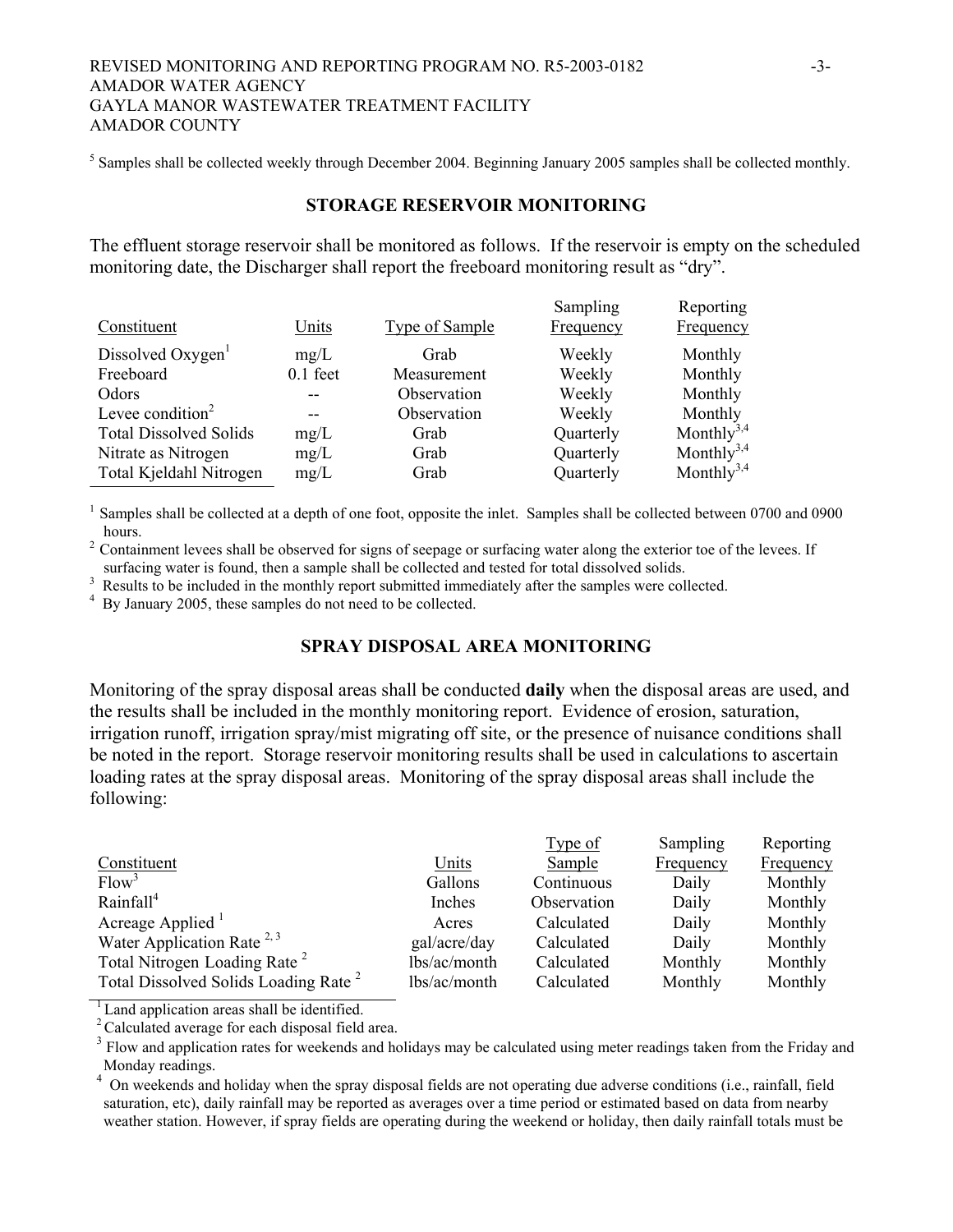### REVISED MONITORING AND REPORTING PROGRAM NO. R5-2003-0182 -4- AMADOR WATER AGENCY GAYLA MANOR WASTEWATER TREATMENT FACILITY AMADOR COUNTY

#### reported.

At least **once per week** when the spray disposal areas are being used, the entire sprayfield area shall be inspected to identify any equipment malfunction or other circumstances that might allow irrigation runoff to leave the irrigation area and/or create ponding conditions that violate the Waste Discharge Requirements. A daily log of each inspection shall be kept at the facility and be submitted with the monthly monitoring reports. Photocopies of entries into an operator's field log are acceptable. If the spray disposal areas are not used, then the monthly monitoring reports shall state so. If the Discharger requests, and the Executive Officer approves, smaller setback distances than specified in Spray Disposal Area Specification D.2, then the Discharger shall comply with any additional monitoring specified by the Executive Officer.

### **LEACHFIELD MONITORING**

The Discharger shall conduct a visual inspection of the leachfields on a weekly basis. Results shall be recorded and submitted with the monthly monitoring report. Photocopies of entries into an operator's field log are acceptable. Evidence of surfacing wastewater, erosion, field saturation, runoff, or the presence of nuisance conditions shall be noted in the report. If surfacing water is found, then a sample shall be collected and tested for total dissolved solids. In addition to the visual inspections, monitoring of the leachfields shall include at a minimum the following:

| Constituent                                | <u>Units</u>   | <b>Type of Sample</b> | Sampling<br>Frequency                 | Reporting<br>Frequency               |
|--------------------------------------------|----------------|-----------------------|---------------------------------------|--------------------------------------|
| Flow to leachfields                        | $\text{gpd}^1$ | Calculated            | Twice weekly                          | Monthly                              |
| Leachline Riser<br>Inspection <sup>2</sup> | Inches         | Measurement           | Bi-monthly<br>(every other)<br>month) | Bi-monthly<br>(every other<br>month) |

 $\frac{1}{1}$  The calculated application rate for each leachfield month) month

 $2^2$  The Discharger shall measure the depth of any ponded wastewater in each inspection riser. The monitoring report shall indicate the depth of each disposal trench and the corresponding depth of soil remaining between the ponded wastewater and the surface.

### **GROUNDWATER MONITORING**

This sampling program is effective with the  $4<sup>th</sup>$  quarter 2004. Prior to sampling, groundwater elevations shall be measured and the wells shall be purged at least three well volumes until pH and electrical conductivity have stabilized. Depth to groundwater shall be measured to the nearest 0.01 feet. Water table elevations shall be calculated and used to determine groundwater gradient and direction of flow. Samples shall be collected using approved EPA methods. Groundwater monitoring shall include, at a minimum, the following:

| Constituent           | Jnits       | Type of Sample | $\mu$ of $\mu$ and $\mu$ $\mu$ $\mu$ $\mu$ $\mu$<br>Frequency |
|-----------------------|-------------|----------------|---------------------------------------------------------------|
| Groundwater Elevation | $0.01$ Feet | Measurement    | <b>Ouarterly</b>                                              |

Sampling and Reporting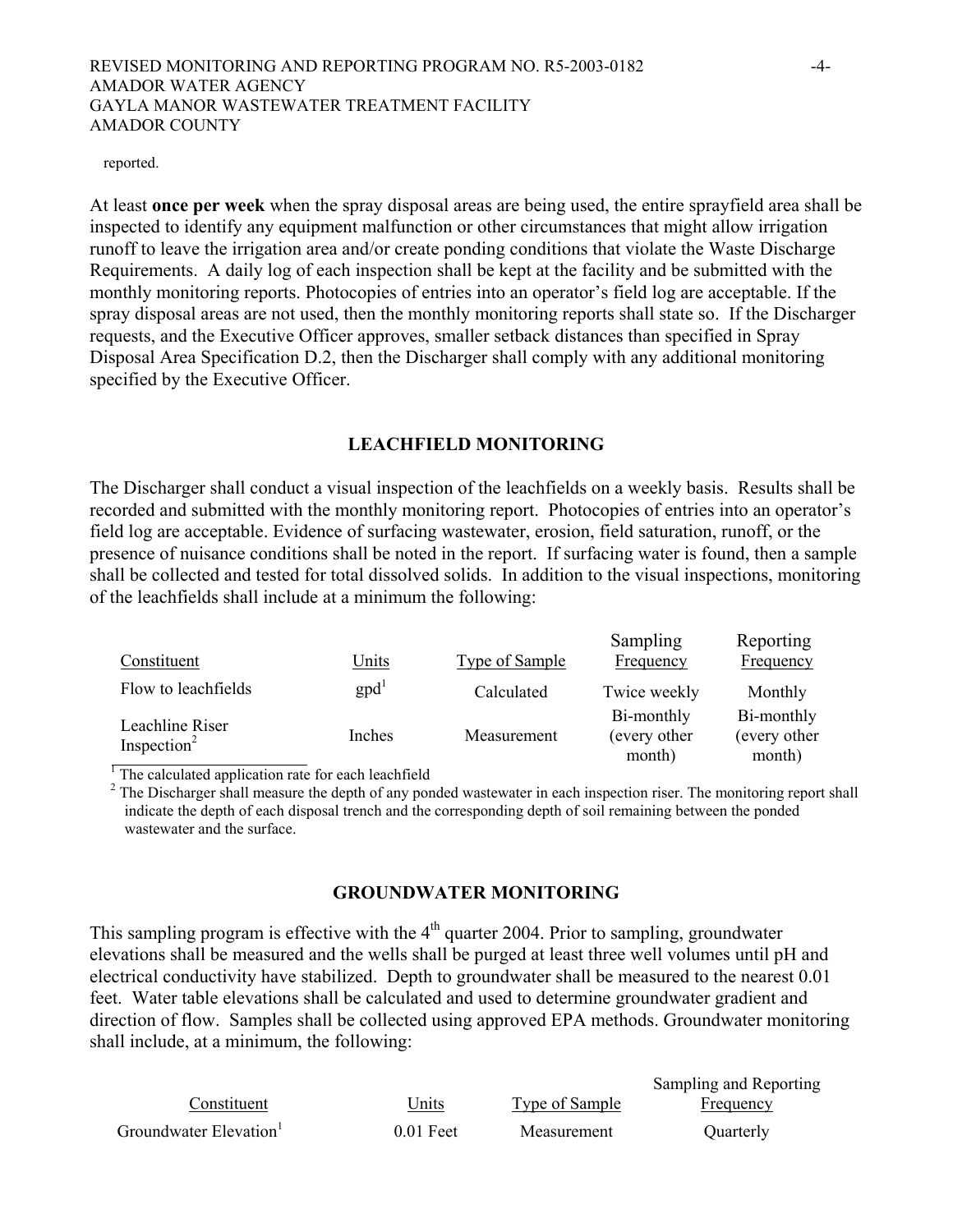### REVISED MONITORING AND REPORTING PROGRAM NO. R5-2003-0182 -5- AMADOR WATER AGENCY GAYLA MANOR WASTEWATER TREATMENT FACILITY AMADOR COUNTY

| Depth to Groundwater           | $0.01$ Feet | Calculated | Quarterly |
|--------------------------------|-------------|------------|-----------|
| Gradient                       | Feet/Feet   | Calculated | Quarterly |
| <b>Gradient Direction</b>      | Degrees     | Calculated | Quarterly |
| Total Coliform <sup>2</sup>    | MPN/100ml   | Grab       | Quarterly |
| pH                             | S.U.        | Grab       | Quarterly |
| <b>Total Dissolved Solids</b>  | mg/l        | Grab       | Quarterly |
| Nitrates as Nitrogen           | mg/l        | Grab       | Quarterly |
| Total Kjeldahl nitrogen        | mg/l        | Grab       | Quarterly |
| Standard Minerals <sup>3</sup> | mg/1        | Grab       | Annually  |

 $1$  Groundwater elevation shall be based on depth-to-water using a surveyed measuring point elevation on the well and a surveyed reference elevation.<br><sup>2</sup> Using a minimum of 15 tubes or three dilutions

<sup>3</sup> Standard Minerals shall include, at a minimum, the following elements and compounds: boron, calcium, chloride, iron, magnesium, manganese, nitrogen, potassium, sodium, sulfate, total alkalinity (including alkalinity series), and hardness.

### **SLUDGE MONITORING**

Prior to the removal of sludge from the storage pond, a composite sample shall be collected in accordance with EPA's POTW Sludge Sampling and Analysis Guidance Document (August 1989) and tested for the following metals:

| Cadmium  | Copper | Nickel |
|----------|--------|--------|
| Chromium | Lead   | Zinc   |

Sampling records shall be retained for a minimum of five years. A log shall be kept of sludge quantities generated, and of handling and disposal activities. The frequency of entries is discretionary; however, the log should be complete enough to serve as a basis for part of the annual report. If sludge has not been removed from the storage pond, the annual report shall simply include a statement to that effect.

### **WATER SUPPLY MONITORING**

A sampling station shall be established where a representative sample of the municipal water supply can be obtained. Water supply monitoring shall include at least the following for each water source used during the previous year. As an alternative to annual water supply monitoring, the Discharger may submit results of the most current DHS water supply monitoring data.

|                                |              | Sampling  | Reporting        |
|--------------------------------|--------------|-----------|------------------|
| Constituents                   | <u>Units</u> | Frequency | <b>Frequency</b> |
| <b>Total Dissolved Solids</b>  | mg/L         | Annually  | Annually         |
| pH                             | pH units     | Annually  | Annually         |
| Standard Minerals <sup>1</sup> | mg/L         | Annually  | Annually         |
|                                |              |           |                  |

<sup>1</sup> Standard Minerals shall include, at a minimum, the following elements/compounds: boron, calcium, chloride, iron, magnesium, manganese, nitrogen, potassium, sodium, sulfate, total alkalinity (including alkalinity series), and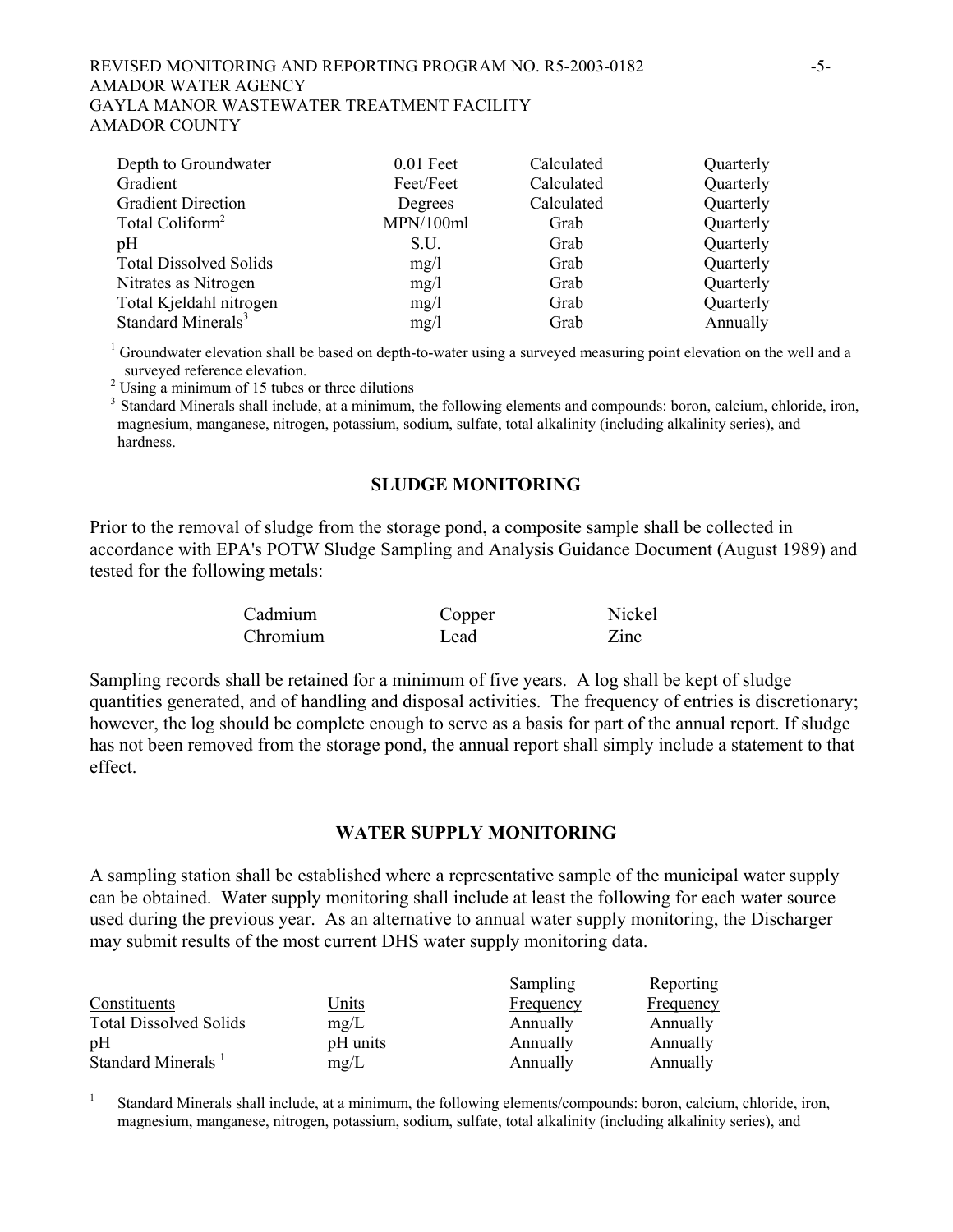### REVISED MONITORING AND REPORTING PROGRAM NO. R5-2003-0182 -6- AMADOR WATER AGENCY GAYLA MANOR WASTEWATER TREATMENT FACILITY AMADOR COUNTY

hardness.

## **REPORTING**

In reporting monitoring data, the Discharger shall arrange the data in tabular form so that the date, sample type (e.g., effluent, reservoir, etc.), and reported analytical result for each sample are readily discernible. The data shall be summarized in such a manner to clearly illustrate compliance with waste discharge requirements and spatial or temporal trends, as applicable. The results of any monitoring done more frequently than required at the locations specified in the Monitoring and Reporting Program shall be reported in the next scheduled monitoring report.

# **A. Monthly Monitoring Reports**

Monthly reports shall be submitted to the Regional Board by the **1st day of the second month** following the end of the reporting period (i.e. the January monthly report is due by 1 March). At a minimum, the reports shall include:

- 1. Results of the influent, effluent, reservoir, spray disposal area, and solid wastes and sludge monitoring;
- 2. If quarterly effluent or reservoir samples were taken, then those results;
- 3. On a bi-monthly basis, the results of the leachfield monitoring;
- 4. Copies of inspection logs;
- 5. A comparison of the monitoring data to the discharge specifications and an explanation of any violation of those requirements;
- 6. A statement as to whether the wind meter was operational;
- 7. If requested by staff, copies of laboratory analytical report(s); and
- 8. Date(s) on which the monitoring instruments were calibrated.

# **B. Quarterly Report**

Beginning with the 3<sup>rd</sup> Quarter 2004, the Discharger shall establish a quarterly sampling schedule for groundwater monitoring. Quarterly monitoring reports shall be submitted to the Board by the **1st day of the second month after the quarter** (i.e. the January-March quarterly reports is due by May 1<sup>st</sup>) each year. The Quarterly Report shall include the following:

- 1. Results of groundwater monitoring. The results of regular monthly monitoring reports for March, June, September and December may be incorporated into their corresponding quarterly monitoring report;
- 2. A narrative description of all preparatory, monitoring, sampling, and analytical testing activities for the groundwater monitoring. The narrative shall be sufficiently detailed to verify compliance with the WDR, this MRP, and the Standard Provisions and Reporting Requirements. The narrative shall be supported by field logs for each well documenting depth to groundwater; parameters measured before, during, and after purging; method of purging;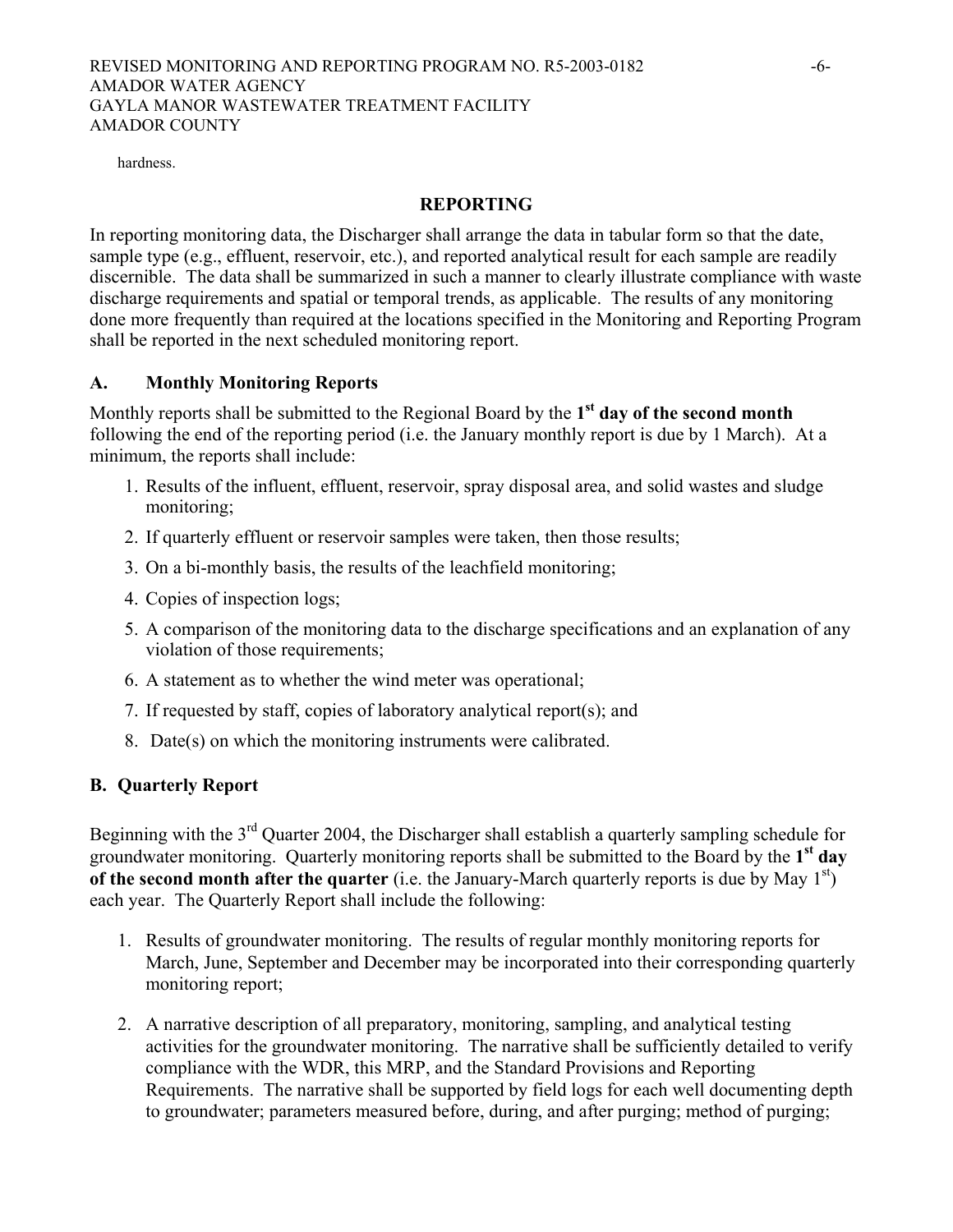calculation of casing volume; and total volume of water purged;

- 3. Calculation of groundwater elevations and discussion of seasonal trends if any;
- 4. A narrative discussion of the analytical results for all groundwater locations monitored including spatial and temporal tends, with reference to summary data tables, graphs, and appended analytical reports (as applicable);
- 5. A comparison of the monitoring data to the groundwater limitations and an explanation of any violation of those requirements;
- 6. Summary data tables of historical and current water table elevations and analytical results;
- 7. A scaled map showing relevant structures and features of the facility, the locations of monitoring wells and any other sampling stations, and groundwater elevation contours referenced to mean sea level datum; and
- 8. Copies of laboratory analytical report(s) for groundwater monitoring.

# **C. Annual Report**

An Annual Report shall be prepared as the December monitoring report. The Annual Report will include all monitoring data required in the monthly schedule. The Annual Report shall be submitted to the Regional Board by **1 February** each year. In addition to the data normally presented, the Annual Report shall include the following:

- 1. The contents of the regular December monitoring report for the last sampling event of the year;
- 2. If requested by staff, tabular and graphical summaries of all data collected during the year;
- 3. A discussion of compliance and the corrective actions taken, as well as any planned or proposed actions needed to bring the discharge into full compliance with the waste discharge requirements;
- 4. A discussion of any data gaps and potential deficiencies/redundancies in the monitoring system or reporting program;
- 5. A copy of the certification for each certified wastewater treatment plant operator working at the facility and a statement about whether the Discharger is in compliance with Title 23, CCR, Division 3, Chapter 26.
- 6. The results from annual monitoring of the effluent and water supply;
- 7. Annual summary of the septic tank inspections for the year, including the number of tanks on which notifications for cleaning were issued, and verification that those tanks were